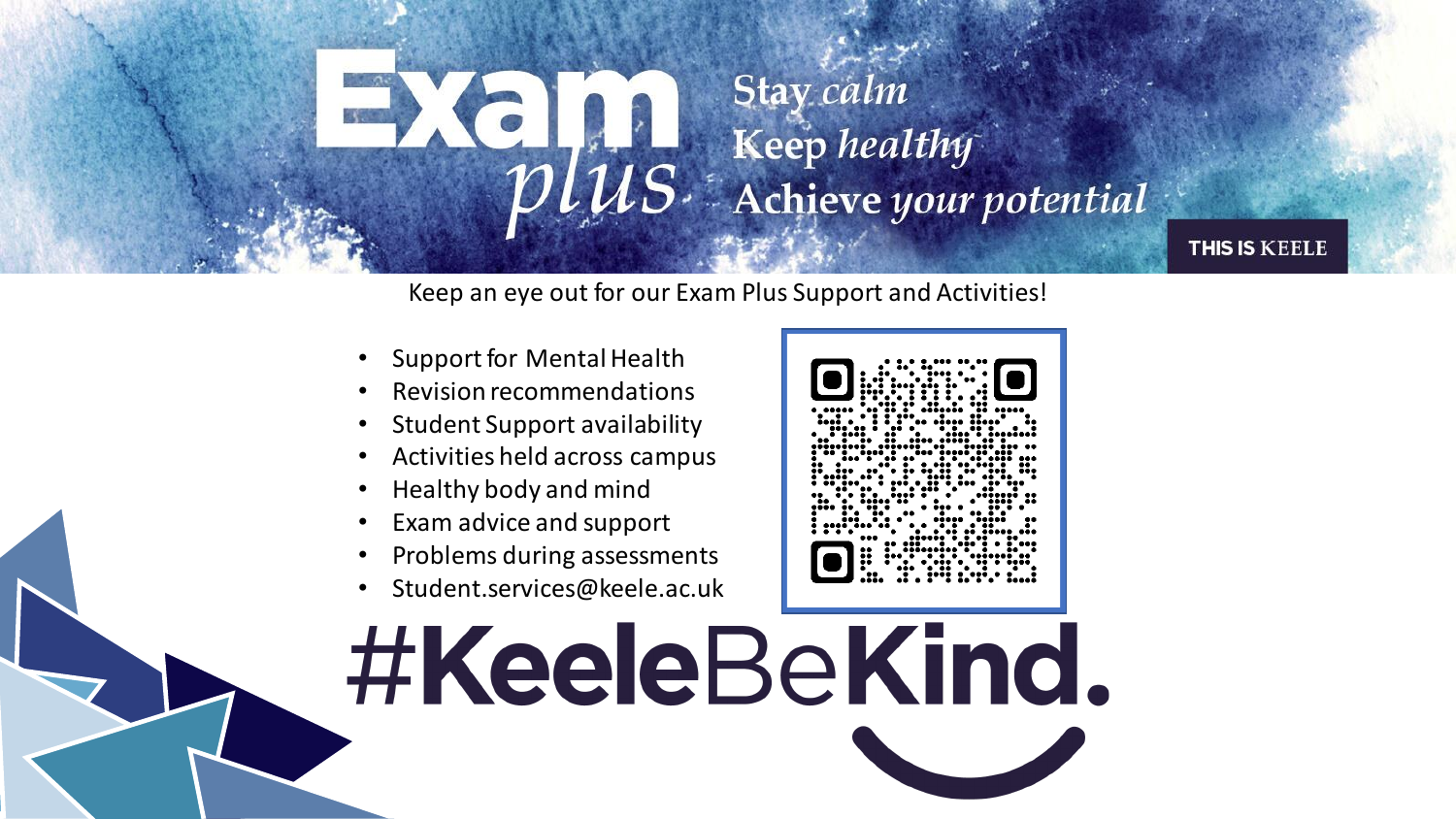Stay calm **Keep** healthy Achieve your potential

keele.ac.uk/examplus

# Activity Timetable

### Wednesday 4th May **<sup>12</sup>– 2pm**

## **Exam Plus Launch**

Join the Student Experience and Support Team on Union Square for the Launch of Exam Plus. Hot drinks, giveaways, games and a friendly face ready to offer advice and support.

#### $1 - 3pm$

#### **Write Direction drop-in**

Join the Write Direction Team who are available to help you develop your academic practice in a focused way, weekly dropin session, in the Library or virtual - see [here](https://www.keele.ac.uk/kiite/workingwithstudents/academicskills/writedirection/writedirectiondrop-in/​) for more details.

#### **6 – 8pm**

#### **Board Games Night**

Join us for our weekly Board Game night for a chance to socialise in a relaxed and informal setting. Attend as a group or as an individual and come and try one of our many games, ranging from card games, family classics and more modern games such as Catan and Pandemic.Chancellors Informal Learning Space.

### **\*All events are free of charge\***

THIS IS KEELE

**\*Free Fruit & Water available in the Library\***

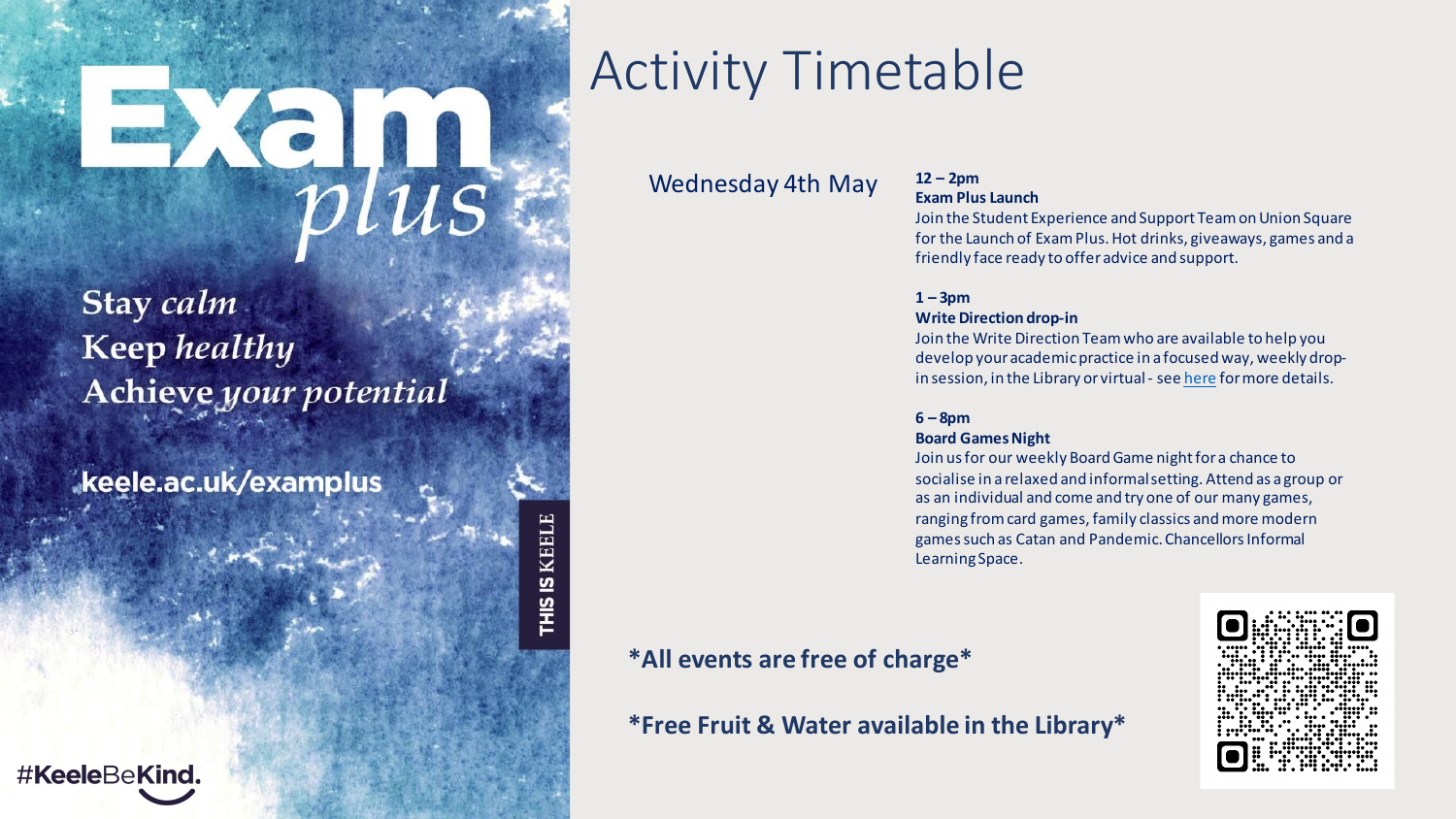Stay calm **Keep** healthy Achieve your potential

keele.ac.uk/examplus

## #KeeleBeKind.

# Activity Timetable

Thursday 5th May **<sup>10</sup>–12noon**

THIS IS KEELE

## **Origami**

A relaxing session learning how to create simple origami, no previous experience or artistic talent required! All equipment provided. Library Training Room.

#### $1 - 2pm$

#### **Ask the Experts**

Join some of our Academics for a Coffee and a Chat, they will be available to answer any questions, worries or concerns you may have about exams and assessments. Library Training Room

#### **3 – 4pm**

#### **Understanding and dealing with stress**

This online session will provide guidance based on the five ways to wellbeing, including practical suggestions of how to embed these practices into your life at University especially during exam and assessments times. It will offer advice on managing low mood and anxiety, and how to access professional support both within the university and externally. Please sign up [here.](https://forms.office.com/Pages/DesignPage.aspx)

#### **3 – 4pm**

#### **Nutrition and Wellbeing Session**

Online session will focus on how good nutrition is the key to good mental and physical health it will include practical suggestions of how to embed these practices into your life at University especially during exam and assessments times. Please sign up [here](https://forms.office.com/Pages/DesignPage.aspx) .

#### **6 – 8pm**

#### **Relax & Revise**

Join the Resident Advisers, see posters for details in Halls.

## **\*All events are free of charge\***

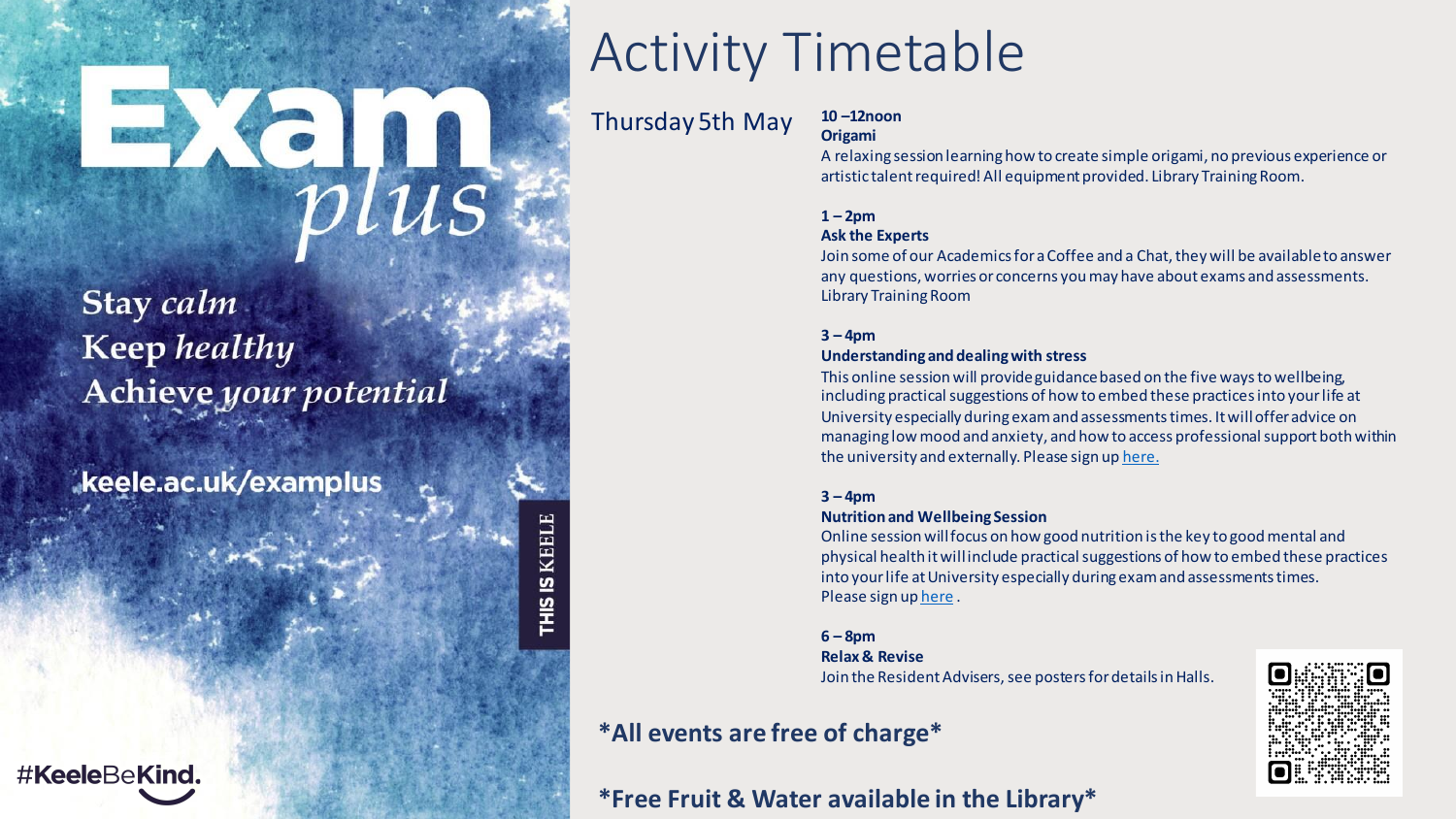Stay calm **Keep** healthy Achieve your potential

keele.ac.uk/examplus

# #KeeleBeKind.

# Activity Timetable

### Friday 6th May **<sup>11</sup>– 1pm**

# **Tea & a Study Tip**

Join the Student Experience and Support Team in Chancellor's for a free hot drink and a chance to share your study tips with other students.

#### **1 –2pm**

#### **Time Management for Revision**

Join Annabel and Keiron from the Write Direction Team who are running a 'Time Management for Revision' session in the Library Training Room.

#### **2 – 4pm**

#### **Tote bag decorating**

Join the Student Experience and Support Team for relaxation activities, coffee, tea and a chat in the Library Training Room.

**11 - 1am Craft and Chat Session** Late nightCraft and Chat Session, Darwin Building

### **\*All events are free of charge\***

THIS IS KEELE

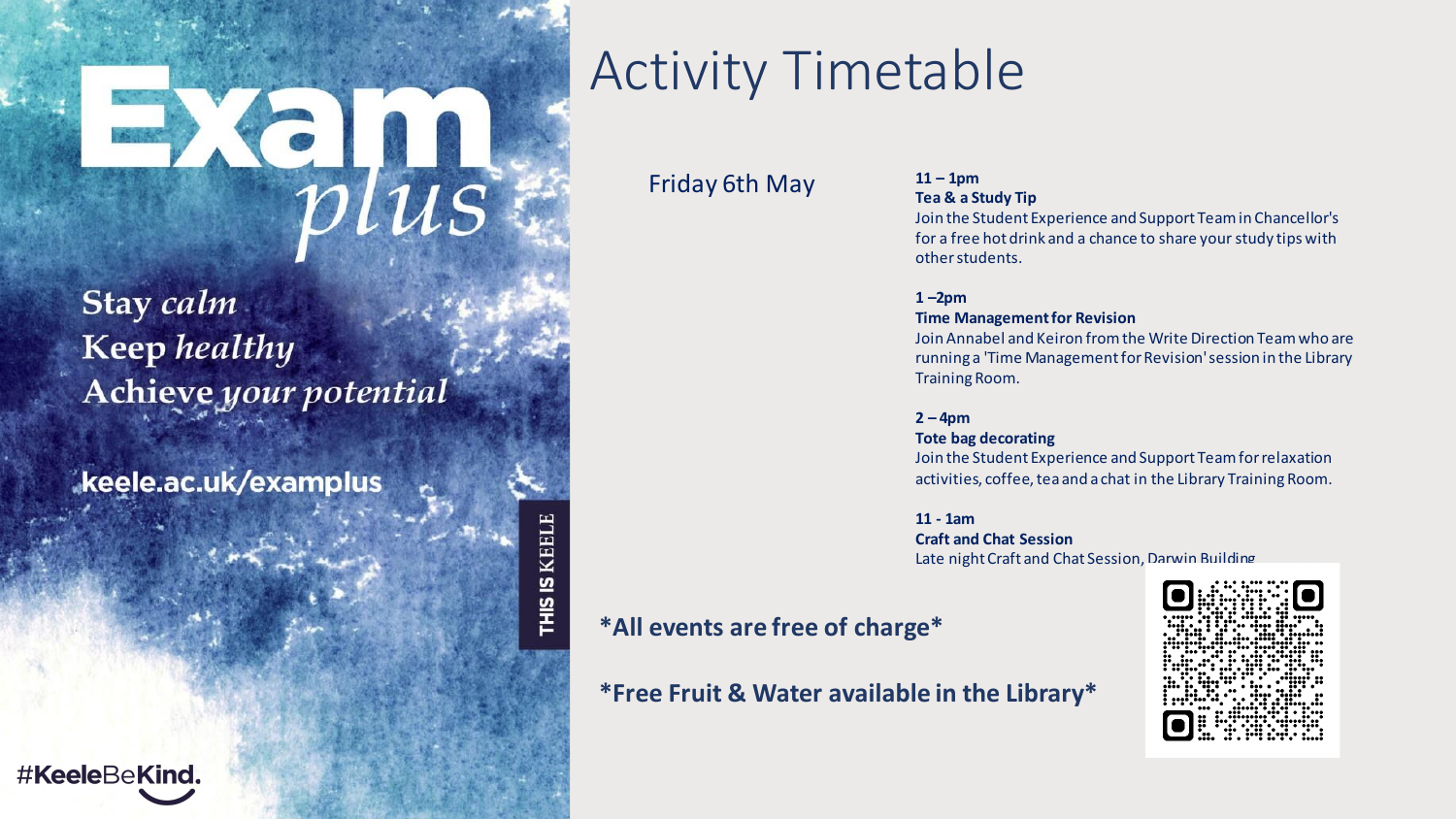Stay calm **Keep** healthy Achieve your potential

keele.ac.uk/examplus

#KeeleBeKind.

THIS IS KEELE

# Activity Timetable

Monday 9th May

**10 – 11am Free Study Snacks**

The Student Experience and Support Team will be handing out study snacks in the Library

#### **11 – 12.30pm**

#### **Drawing from Nature Session**

Join us for a 30-minute walk (weather permitting) followed by 1 hour of mindful drawing and connecting to the nature and more-than-human-world that surrounds Keele University. We'll be using drawing and collage techniques to help us to notice the small, beautiful details in nature that are often overlooked, using art as a tool for connection and enchantment with the plant world.

The workshop will be in two halves; at 11am we will take a walk in the forest behind Keele Hall, gathering fallen plant matter to create compositions from, and then we'll return to Keele Hall at 11.30am to continue the exploration through guided drawing and collage.

You will be guided through a series of mindful drawing techniques and look towards fostering a deeper sense of connection to the more-than-human world. All materials will be provided, and all are welcome. We'll be working with a range of plant-based inks and charcoal, made from food waste and plant matter from around Keele. If you would prefer to only join the indoor session, please meet us at Keele Hall Courtyard at 11.30am, before we head inside to the Raven Mason Suite to draw.

#### You don't need to bring anything along, just turn up on the day! All are welcome.

#### **2– 4pm**

#### **"Runes Joons and Troves"**

Join us for a creative clay session in the Library Training Room. No artistic talent or previous clay experience required!

The relaxing session will be skilfully delivered by Cath Ralph who has over thirty years professional experience as an artist. [Click here to sign up](https://forms.office.com/r/g72ftpUxDs)

## **\*All events are free of charge\* \*Free Fruit & Water available in the Library\***

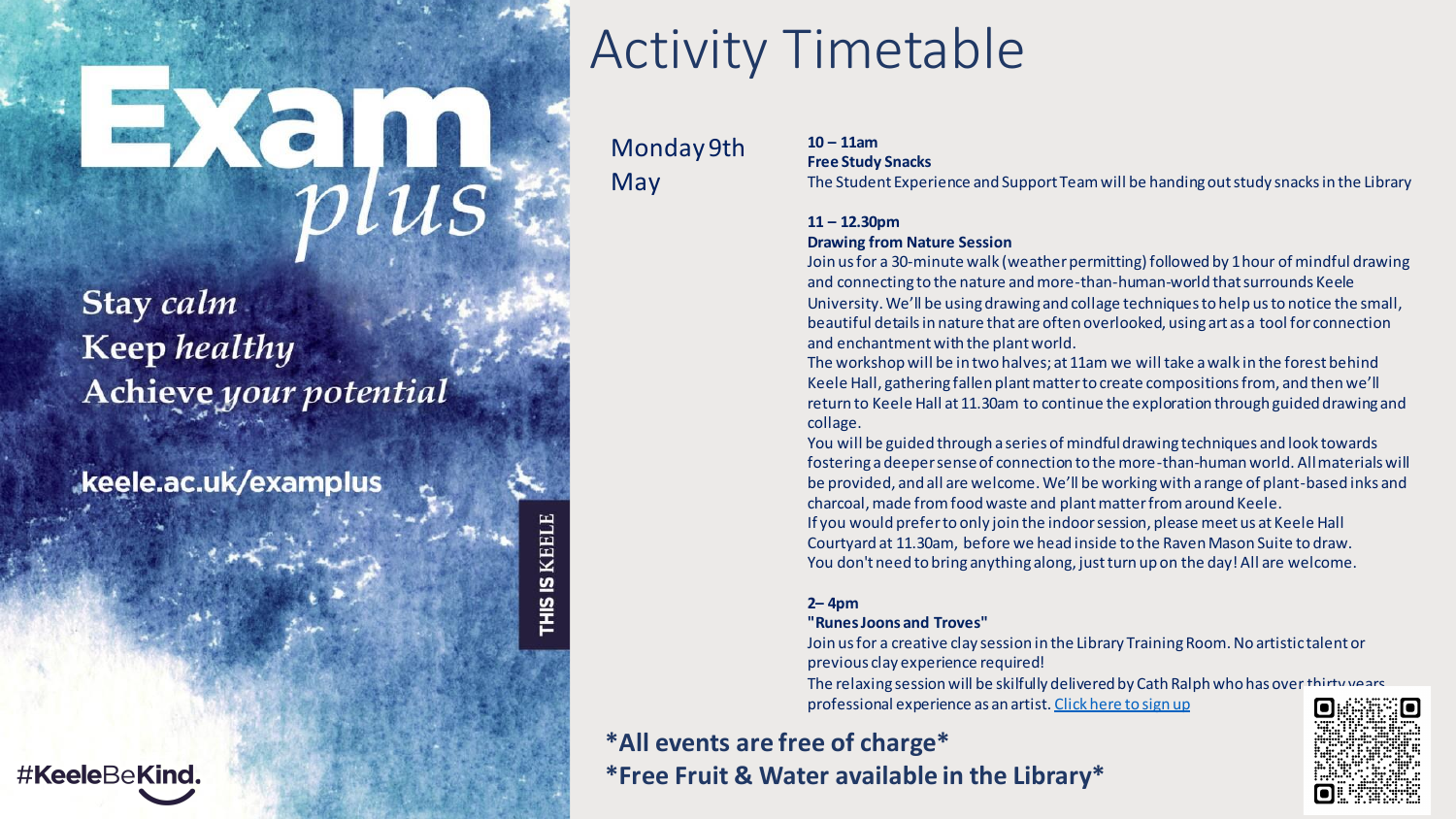Stay calm **Keep** healthy Achieve your potential

keele.ac.uk/examplus

## #KeeleBeKind.

# Activity Timetable

### Tuesday 10th May **1 - 2pm**

## **Yoga**

Join Deb Jackson for a relaxing Yoga Session in the Sports Centre. Wear loose clothing and bring a bottle of water. No previous experience necessary.

#### $1 - 2pm$

#### **Time Management for Revision**

Join Annabel and Keiron from the Write Direction Team who are running a 'Time Management for Revision' session in the Library Training Room.

#### **3 – 4pm**

#### **Understanding and dealing with stress**

This online session will provide guidance based on the five ways to wellbeing, including practical suggestions of how to embed these practices into your life at University especially during exam and assessments times. It will offer advice on managing low mood and anxiety, and how to access professional support both within the university and externally. Please sign uphere.

### **\*All events are free of charge\***

THIS IS KEELE

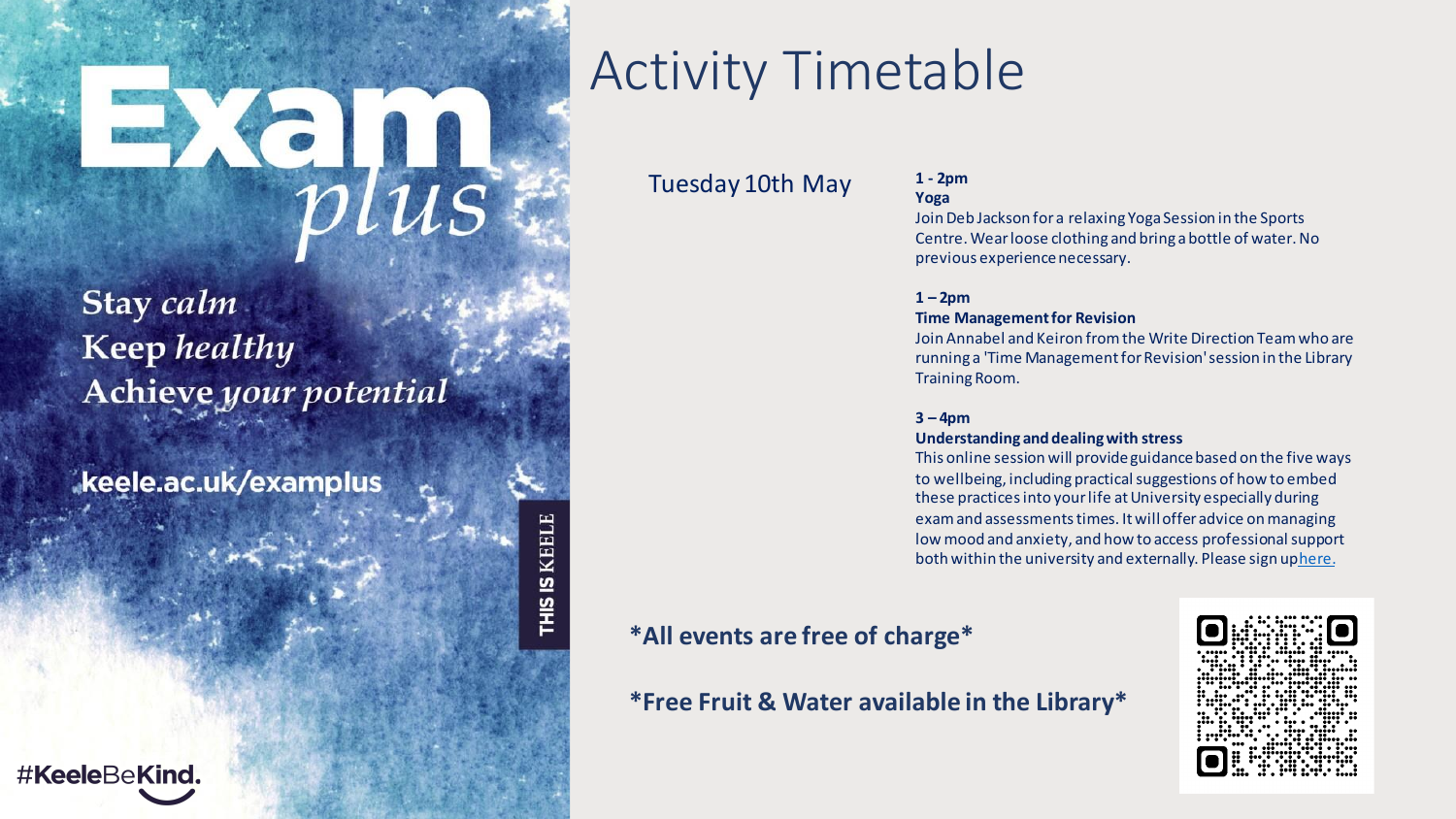# $Xe_{\mu}$

Stay calm **Keep** healthy Achieve your potential

keele.ac.uk/examplus

#KeeleBeKind.

# Activity Timetable

Wednesday 11th May

#### $1 - 3$ pm **Write Direction Drop-in sessions**

Join the Write Direction Team who are available to help you develop your academic practice in a focused way, weekly dropin session, in the Library or virtual - see [here](https://www.keele.ac.uk/kiite/workingwithstudents/academicskills/writedirection/writedirectiondrop-in/​) for more details

#### **1 –2pm**

#### **Mandala drawing workshop**

Join Stephanie in the Library Training Room for a relaxing session learning to draw a simple mandala - no previous experience or artistic talent required! All equipment provided.

#### $2 - 4pm$

#### **Rock Painting**

Join the Student Experience and Support Team for Rock Painting, coffee, tea and a chat in the Library Training Room.

#### **6 - 8pm**

#### **Board games night**

Join us for our weekly Board Game night for a chance to socialise in a relaxed and informal setting. Attend as a group or as an individual and come and try one of our many games, ranging from card games, family classics and more modern games such as Catan and Pandemic. Chancellors Informal Learning Space

### **\*All events are free of charge\***

THIS IS KEELE

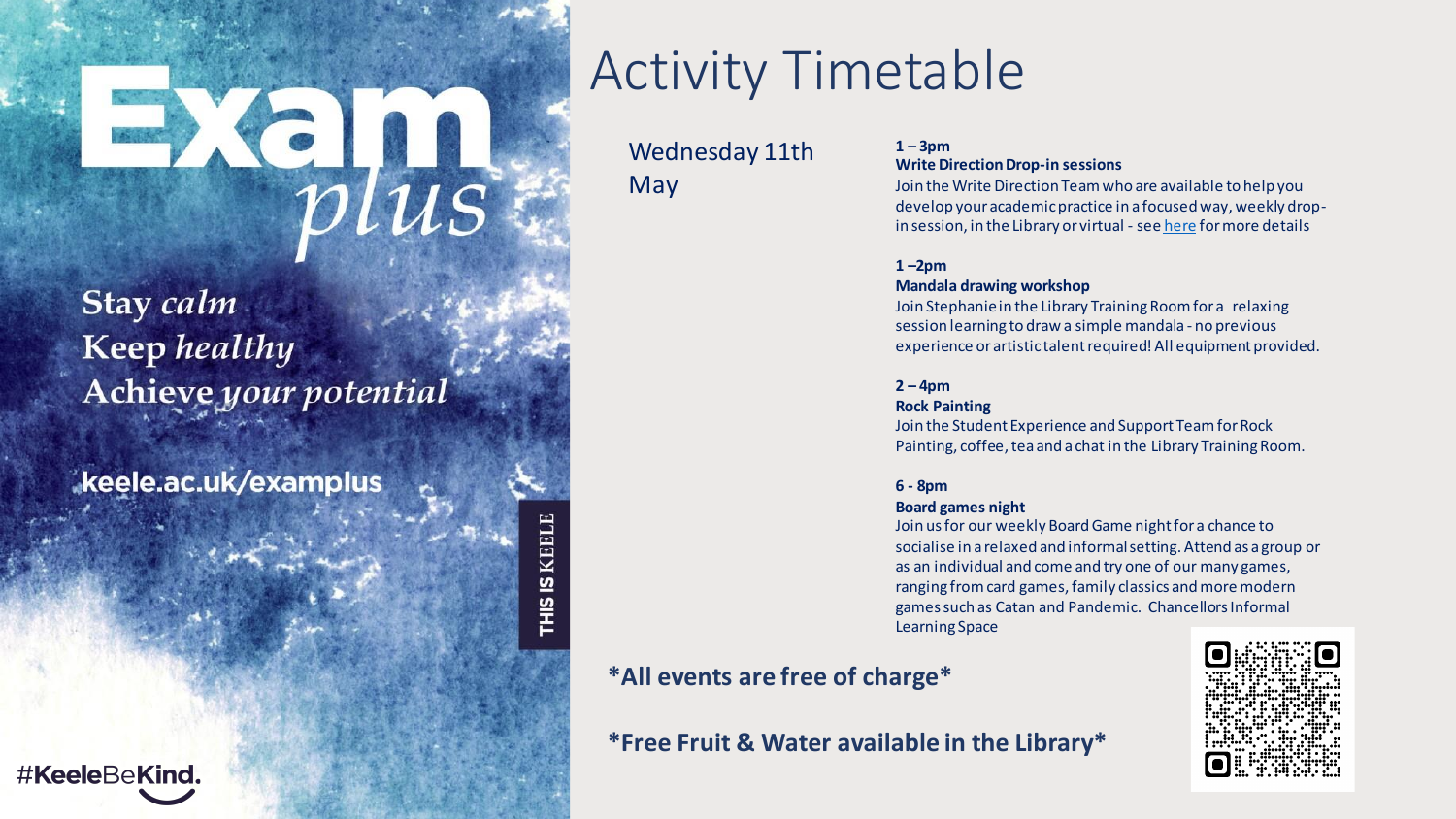# News

Stay calm **Keep** healthy Achieve your potential

keele.ac.uk/examplus

#KeeleBeKind.

# Activity Timetable

Thursday 12th May **<sup>2</sup>– 3pm**

**Assignment Writing for Open Book Exams**

Join Annabel and Keiron from the Write Direction Team who are running an 'Assignment Writing for Open Book Exams' session in the Library Training Room.

**6 – 8pm Relax & Revise** Join the Resident Advisers, see posters for details in Halls.

### **\*All events are free of charge\***

THIS IS KEELI

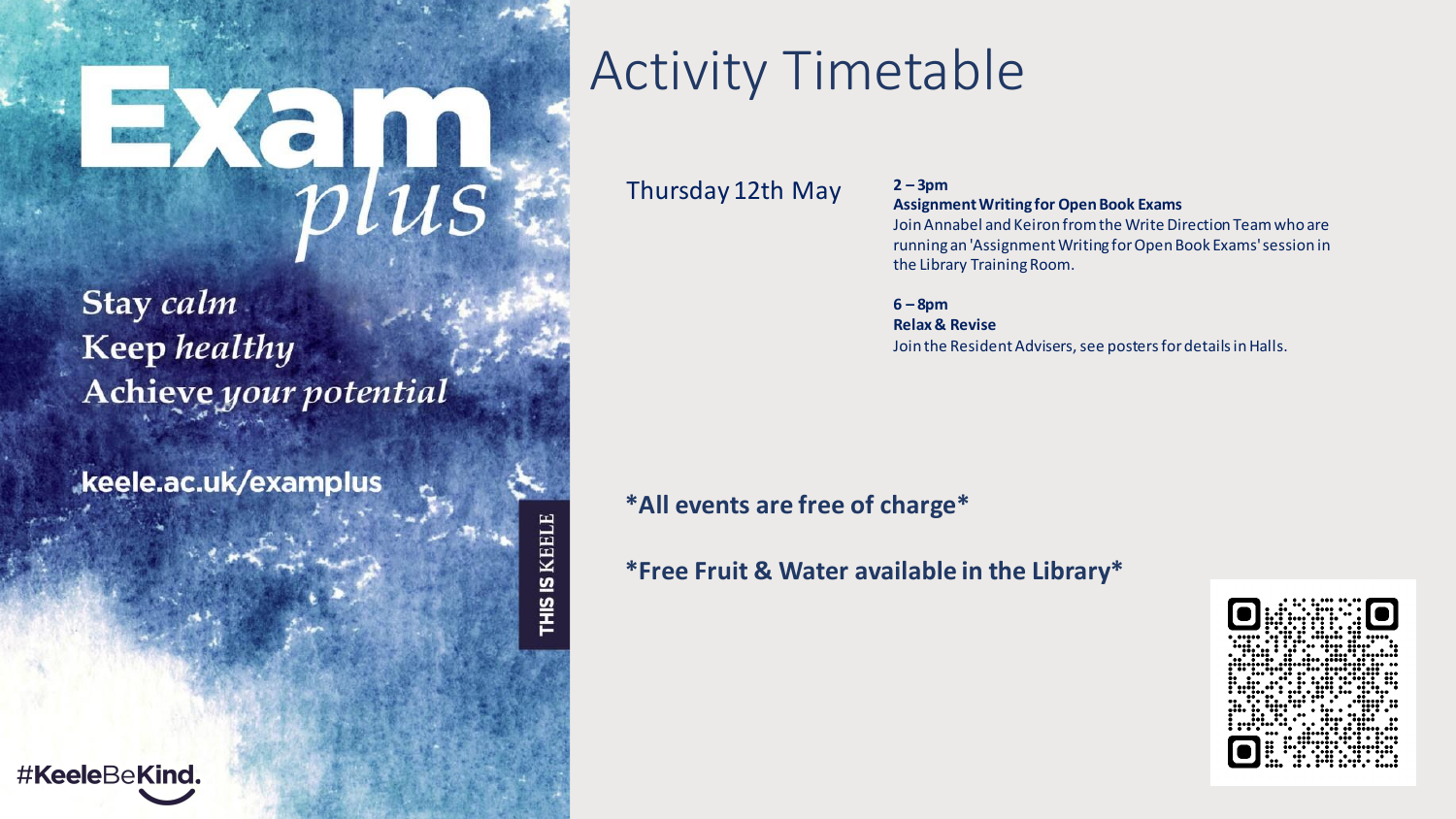# Ke<sub>plus</sub>

Stay calm **Keep** healthy Achieve your potential

keele.ac.uk/examplus

## #KeeleBeKind.

# Activity Timetable

Friday 13th May **<sup>11</sup>– 1pm**

**Tea & a Study Tip** Join the Student Experience and Support Team in Chancellor'sfor a free hot drink and a chance to share your study tips with other students.

 $1 - 2pm$ **Meditation and Mindfulness** Join Lincoln from our very own School of Nursing for a Meditation and Mindfulness session, no previous experience required! Library Training Room

**11 - 1am Craft and Chat Session** Late night Craft and Chat Session, Darwin Building

## **\*All events are free of charge\***

THIS IS KEELE

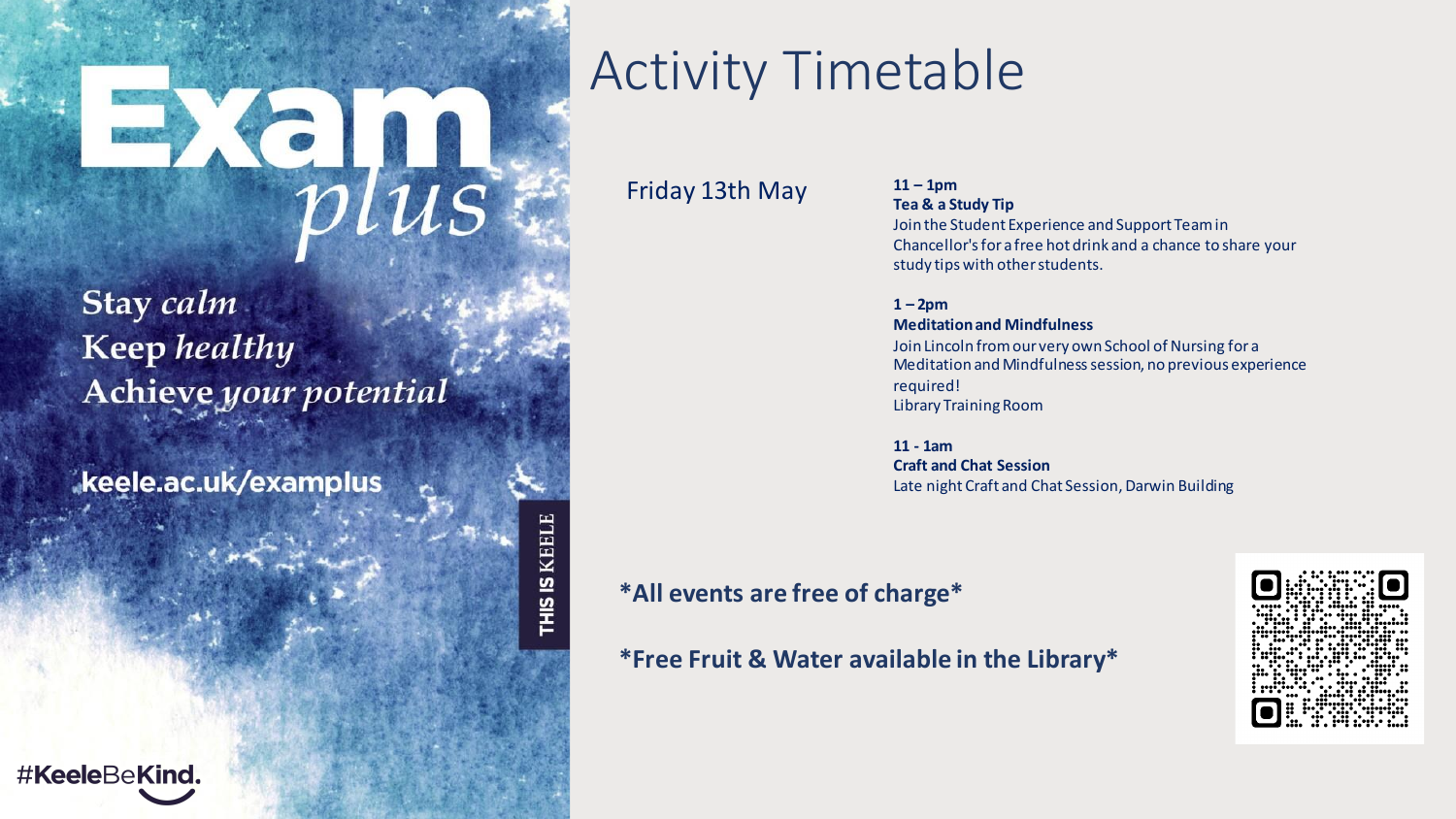# News

Stay calm **Keep** healthy Achieve your potential

keele.ac.uk/examplus

# Activity Timetable

### Monday 16th May **<sup>11</sup>–12noon**

THIS IS KEELE

**Yoga** Join Deb Jackson for a relaxing Yoga Session in the Library Training Room. Wear loose clothing and bring a bottle of water.No previous experience necessary.

#### $1 - 2pm$

#### **Understanding and dealing with stress**

This online session will provide guidance based on the five waysto wellbeing, including practical suggestions of how to embed these practices into your life at University especially duringexam and assessments times. It will offer advice on managing low mood and anxiety, and how to access professional support both within the university and externally. Please sign up [here.](https://forms.office.com/Pages/DesignPage.aspx)

#### **2 - 4pm**

#### **Origami**

A relaxing session learning how to create simple origami, no previous experience orartistic talent required! All equipment provided. Library Training Room.

### **\*All events are free of charge\***

**\*Free Fruit & Water available in the Library\***

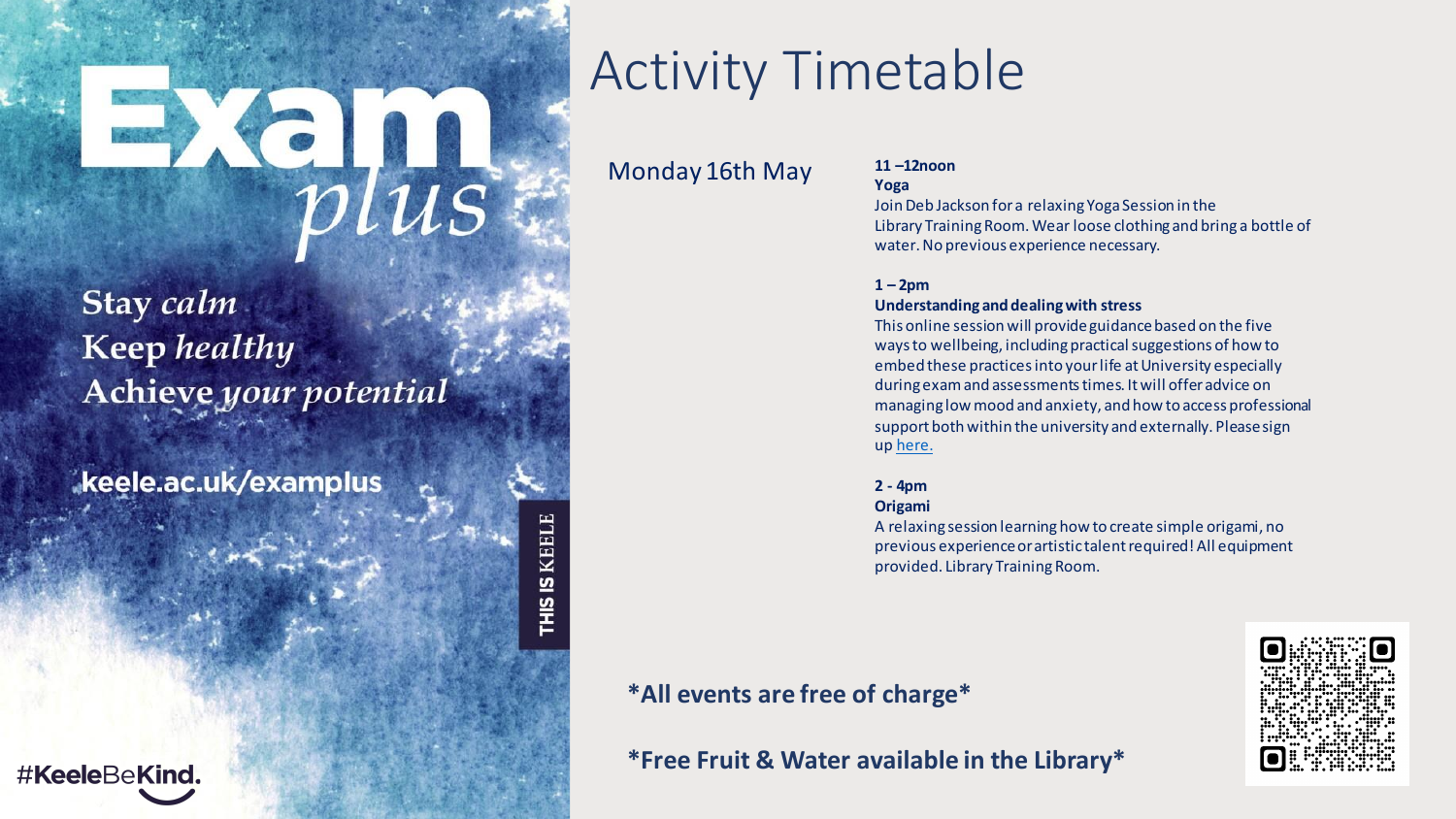# Ke<sub>plus</sub>

Stay calm **Keep** healthy Achieve your potential

keele.ac.uk/examplus

# Activity Timetable

THIS IS KEELE

Tuesday 17th May **<sup>11</sup>–12noon**

### **Free Study Snacks** The Student Experience and Support Team will be handing out study snacks in the Library

#### $1 - 2pm$ **Note Taking session**

Join Annabel and Keiron from the Write Direction Team who are running a 'Note Taking' session in the Library Training Room.

#### **5 - 7pm**

#### **Free Sports and Pizza**

Come along to the Sports Centre and take a break from your studies. Join in and get moving. Sign up [here.](https://forms.office.com/Pages/DesignPage.aspx?fragment=FormId%3D7vO7K2i2-U2wY1mJRcPUZnzR_cn1q71Gjw7_BYXFlbVUNUNMUUQwOEFaRlUxWlNOUDVTU1BWNVVQTC4u)

## **\*All events are free of charge\***

**\*Free Fruit & Water available in the Library\***

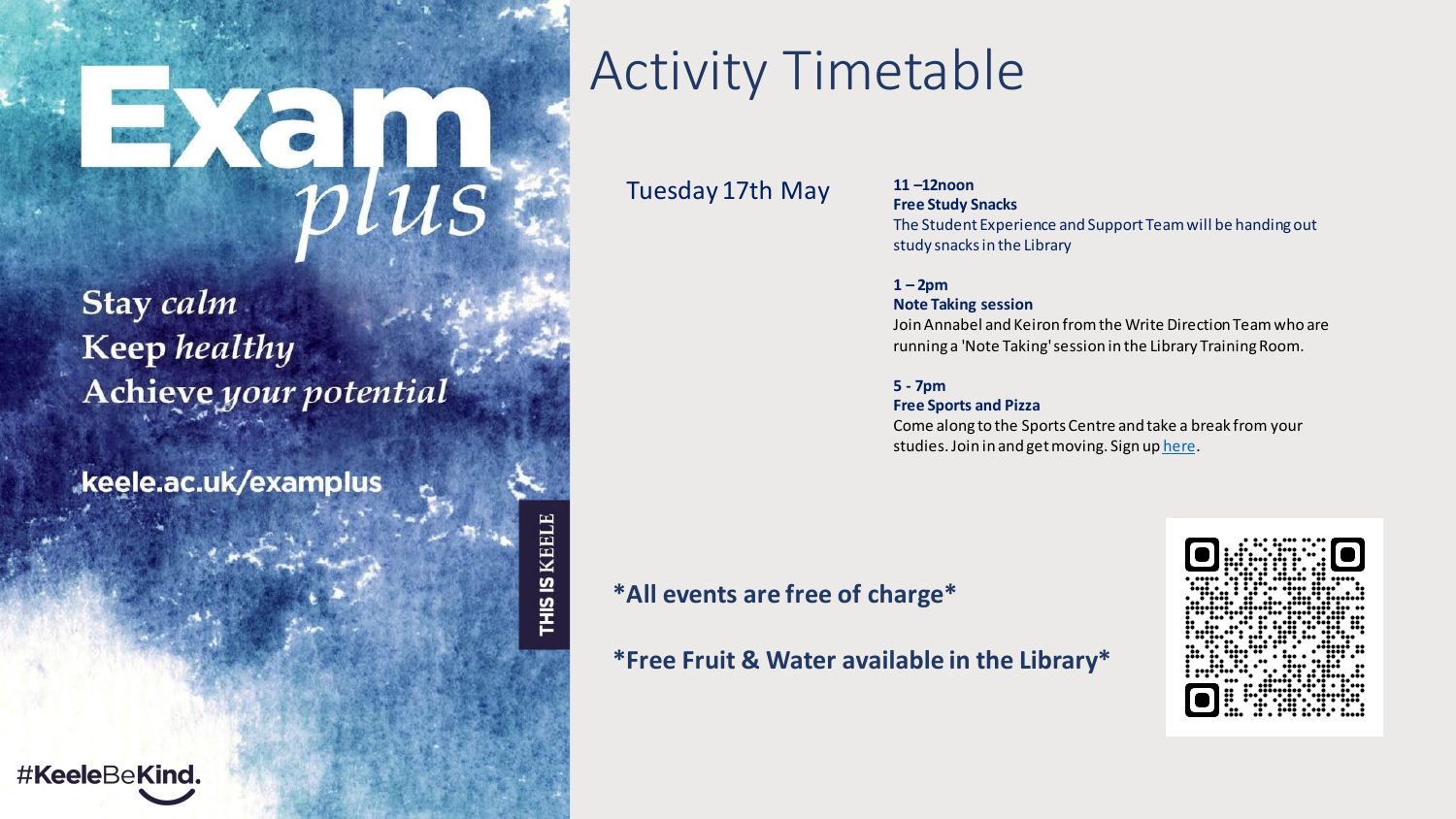# $Xe_{\text{rls}}$

## Stay calm **Keep** healthy Achieve your potential

keele.ac.uk/examplus

## #KeeleBeKind.

# Activity Timetable

**Wednesday** 18th May

THIS IS KEELE

#### **10 - 11am**

#### **Understanding and dealing with stress**

This online session will provide guidance based on the five ways to wellbeing, including practical suggestions of how to embed these practices into your life at University especially during exam and assessments times. It will offer advice on managing low mood and anxiety, and how to access professional support both within the university and externally. Please sign u[phere.](https://forms.office.com/Pages/DesignPage.aspx)

#### $1 - 3pm$

#### **Write Direction Drop-in sessions**

Join the Write Direction Team who are available to help you develop your academic practice in a focused way, weekly drop-in session, in the Library or virtual - see [here](https://www.keele.ac.uk/kiite/workingwithstudents/academicskills/writedirection/writedirectiondrop-in/%E2%80%8B) for more details

#### **1 –2pm**

#### **Mandala drawing workshop**

Join Stephanie in the Library Training Room for a relaxing session learning to draw a simple mandala - no previous experience or artistic talent required! All equipment provided. Library Training Room.

#### **2 – 4pm**

#### **"RunesJoons and Troves"**

Join us for a creative clay session in the Library Training Room. No artistic talent or previous clay experience required!

The relaxing session will be skilfully delivered by Cath Ralph who has over thirty years professional experience as an artist. FULLY BOOKED

#### **6 - 8pm**

#### **Board games night**

Join us for our weekly Board Game night for a chance to socialise in a relaxed and informal setting. Attend as a group or as an individual and come and try one of our many games,  $r_1$ games, family classics and more modern games such as Catan and Pandemic. Chancellors Informal Learning Space

## **\*All events are free of charge\* \*Free Fruit & Water available in the Library\***

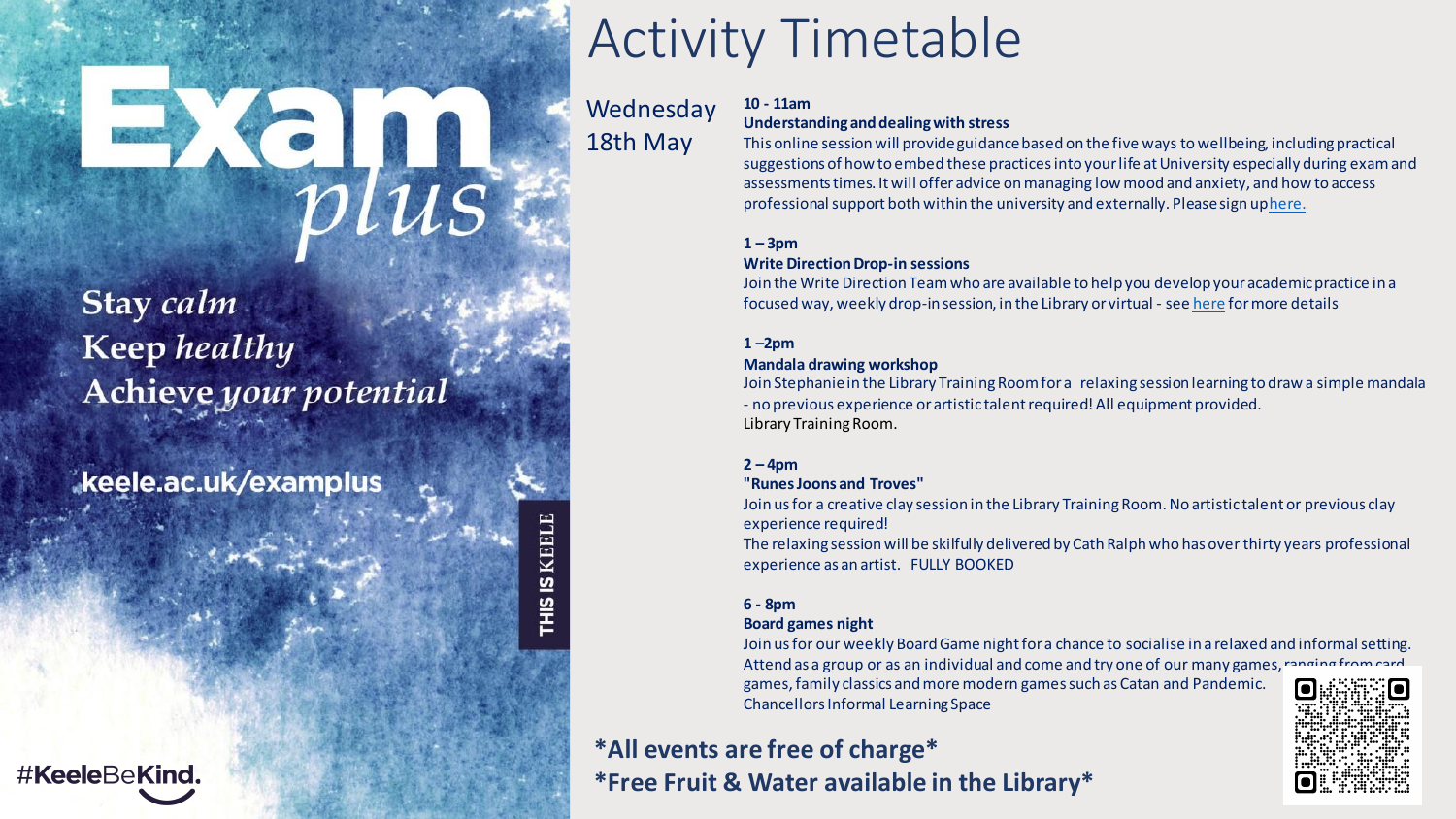# News

Stay calm **Keep** healthy Achieve your potential

keele.ac.uk/examplus

# Activity Timetable

Thursday 19th May **<sup>11</sup>–1pm**

## **Relaxation Activities** Join the Student Experience and Support Team for

relaxation activities, coffee, tea and a chat in the Library Training Room.

**6 – 8pm Relax & Revise**

Join the Resident Advisers, see posters for details in Halls.

**\*All events are free of charge\***

THIS IS KEELE

**\*Free Fruit & Water available in the Library\***

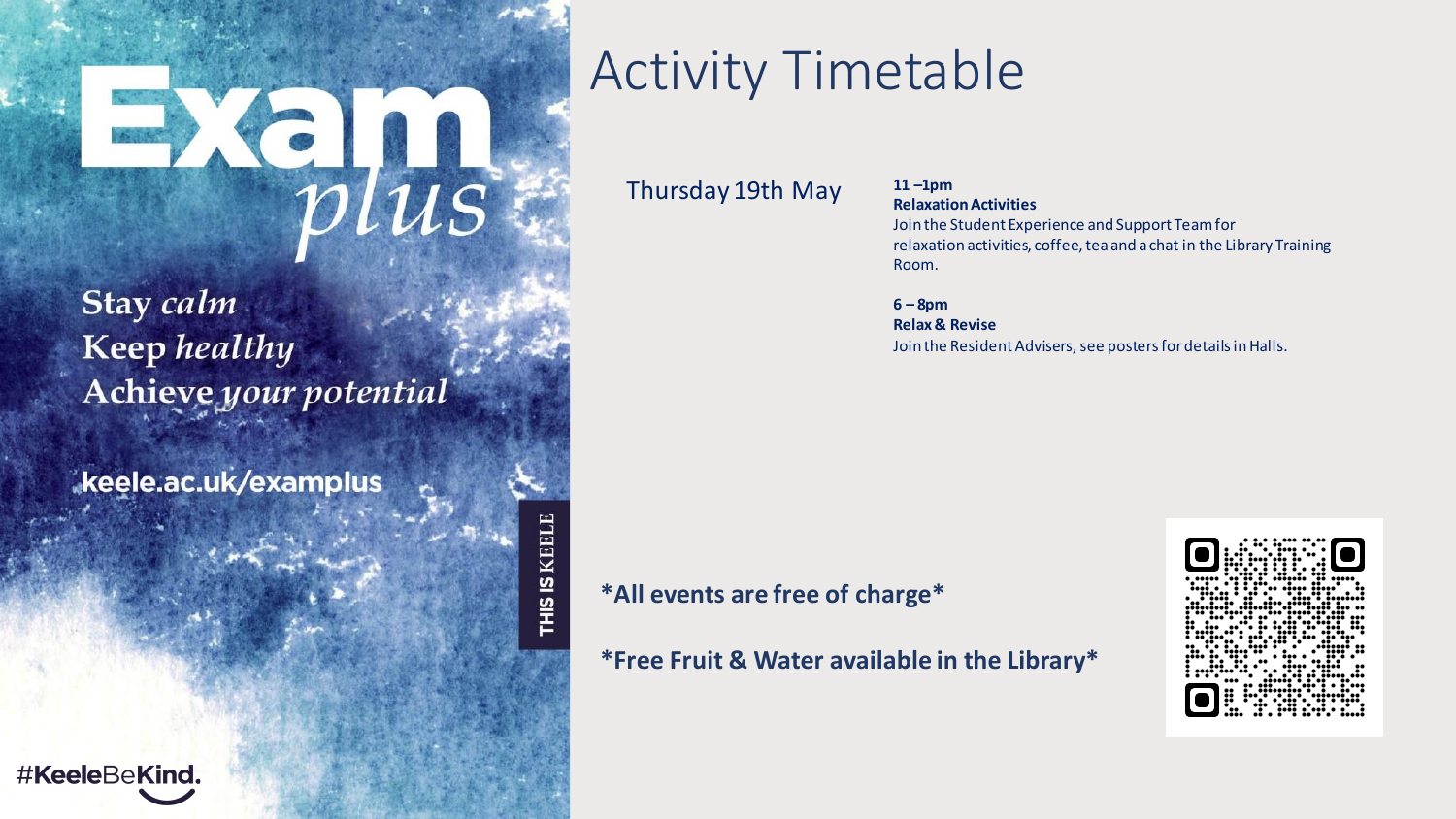# Ke<sub>plus</sub>

Stay calm **Keep** healthy Achieve your potential

keele.ac.uk/examplus

## #KeeleBeKind.

# Activity Timetable

Friday 20th May **<sup>10</sup>–11am**

**Free Study Snacks** The Student Experience and Support Team will be handing outstudy snacks in the Library.

**2 – 4pm Tea & a Study Tip**

Join the Student Experience and Support Team in Chancellor'sfor a free hot drink and a chance to share your study tips with other students.

**11 - 1am**

**Craft and Chat Session** Late night Craft and Chat Session, Darwin Building

## **\*All events are free of charge\***

THIS IS KEELI

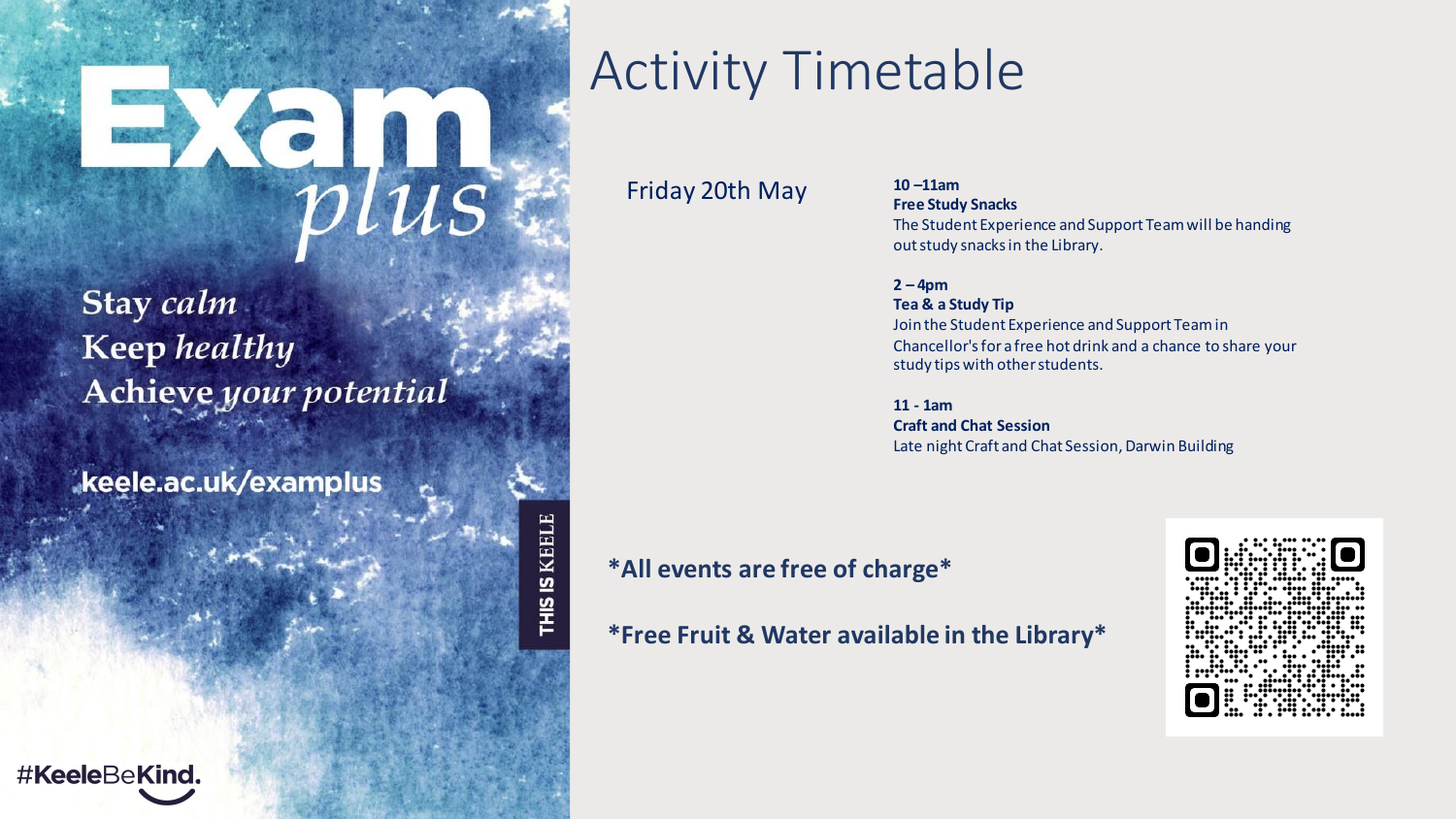# $\frac{1}{2}$

Stay calm **Keep** healthy Achieve your potential

keele.ac.uk/examplus

## #KeeleBeKind.

# Activity Timetable

Monday 23rd May **<sup>11</sup>–12noon**

# **Free Study Snacks**

The Student Experience and Support Team will be handing outstudy snacks in the Library.

#### **3 – 5pm**

#### **Origami**

A relaxing session learning how to create simple origami, no previous experience or artistic talent required! All equipment provided. Library Training Room.

**\*All events are free of charge\***

THIS IS KEELE

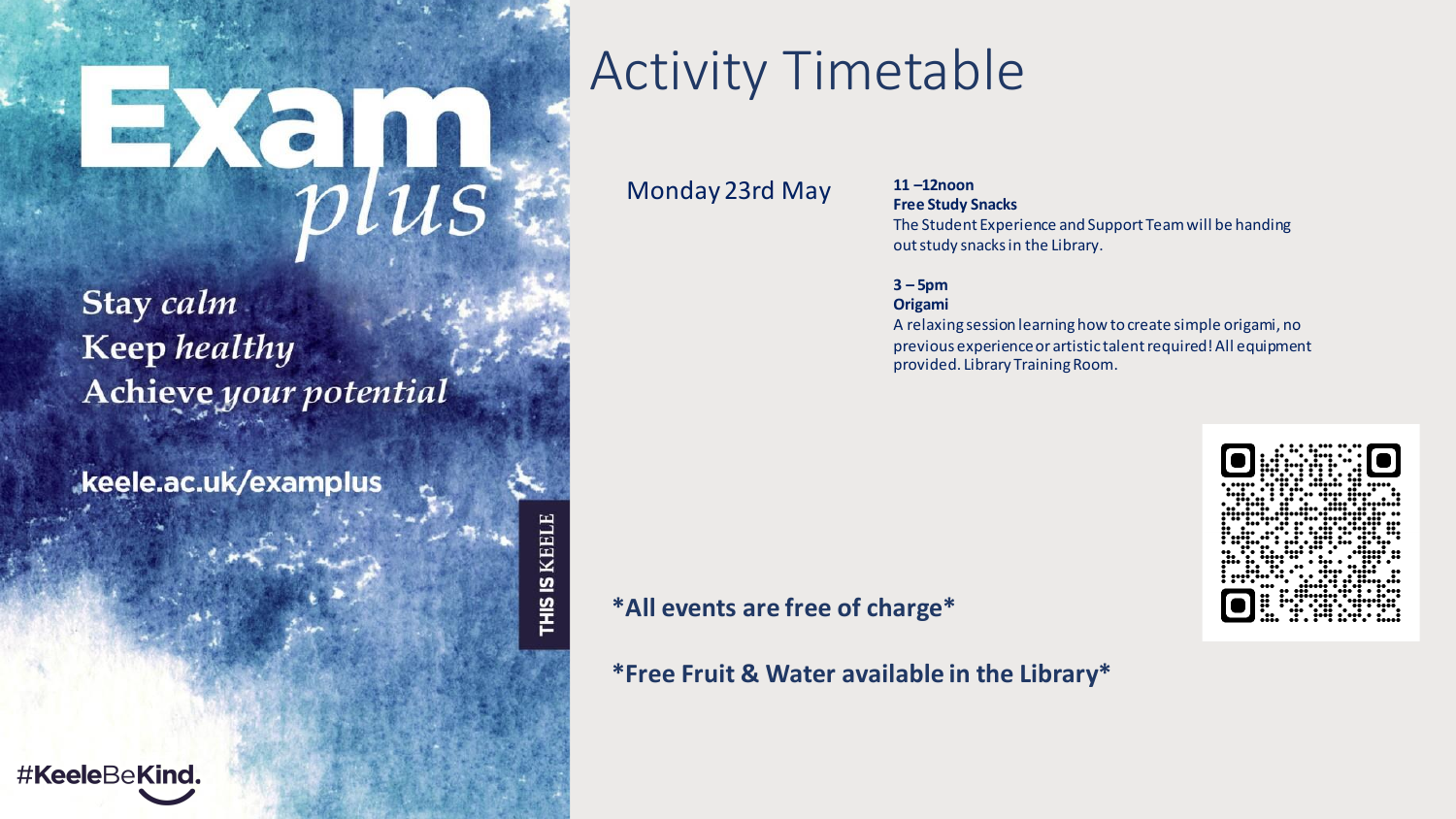# Wells

Stay calm **Keep** healthy Achieve your potential

keele.ac.uk/examplus

## #KeeleBeKind.

# Activity Timetable

### Tuesday 24th May **<sup>10</sup>– 12noon**

THIS IS KEELE

## **"RunesJoons and Troves"**

Join us for a creative clay session in the Library Training Room. No artistic talent or previous clay experience required!

The relaxing session will be skilfully delivered by Cath Ralph who has over thirty years professional experience as an artist. FULLY BOOKED

#### $1 - 2pm$

#### **Free Drinks**

Bring your lunch and join the Student Experience and Support Team for a Coffee, Chat and a friendly face ready to offer advice and support.

#### $2 - 3pm$

#### **Anxiety and Low Mood session**

This online session will provide guidance based on the five waysto wellbeing, including practical suggestions of how to embed these practices into your life at University especially during exam and assessments times. It will offer advice on managing low mood and anxiety, and how to access professional supportboth within the university and externally. Please sign up [here.](https://forms.office.com/Pages/DesignPage.aspx)

### **\*All events are free of charge\***

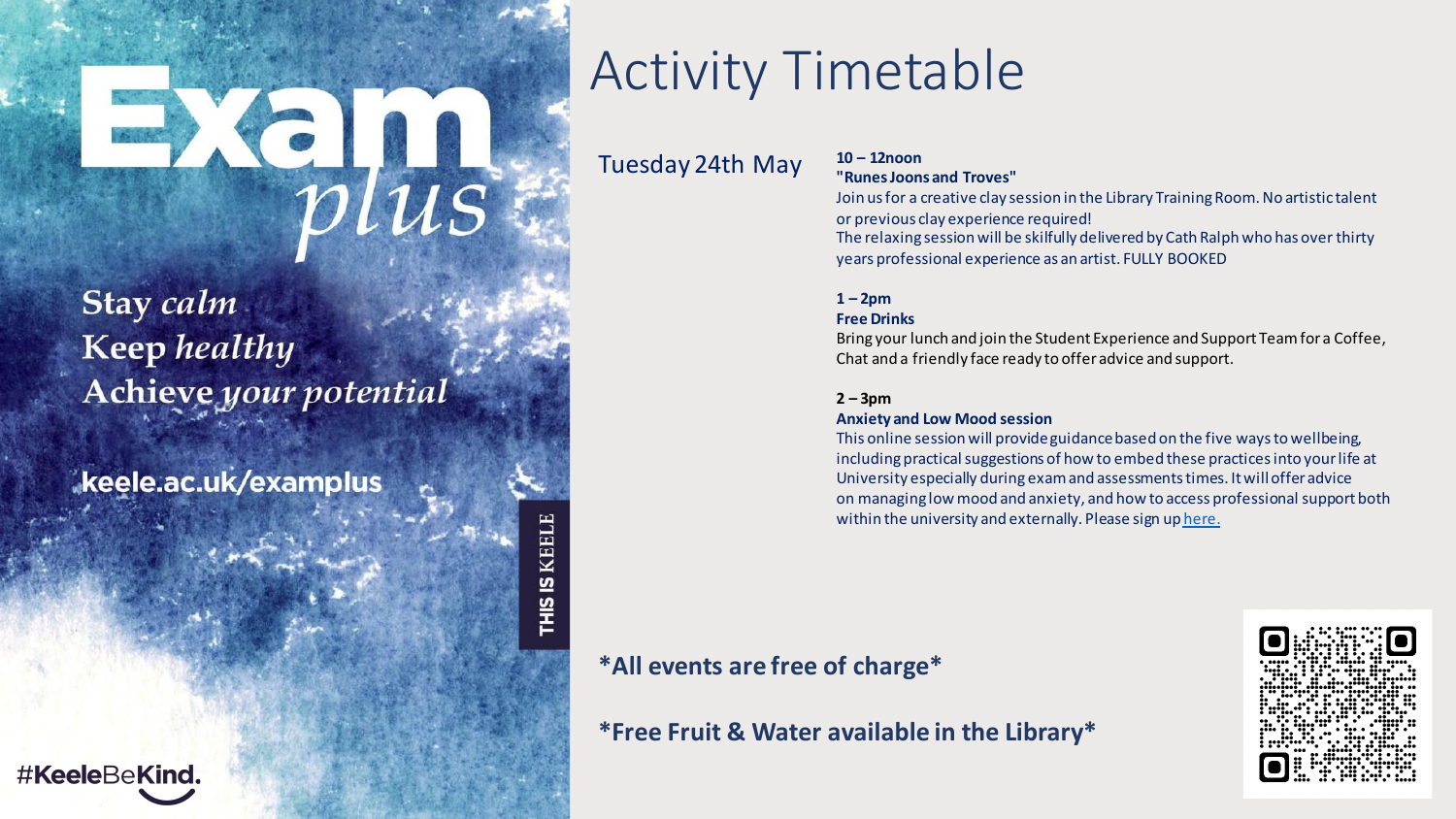# $\frac{1}{2}$

Stay calm **Keep** healthy Achieve your potential

keele.ac.uk/examplus

# Activity Timetable

Wednesday 25th

May

THIS IS KEELE

#### **1 – 3pm Write Direction Drop-in sessions**

Join the Write Direction Team who are available to help you develop your academic practice in a focused way, weekly drop-in session, in the Library or virtual -see [here](https://www.keele.ac.uk/kiite/workingwithstudents/academicskills/writedirection/writedirectiondrop-in/%E2%80%8B) for more details

#### $2 - 4pm$

#### **Relaxation Activities**

Join the Student Experience and Support Team forrelaxation activities, coffee, tea and a chat in the Library Training Room.

## **\*All events are free of charge\***



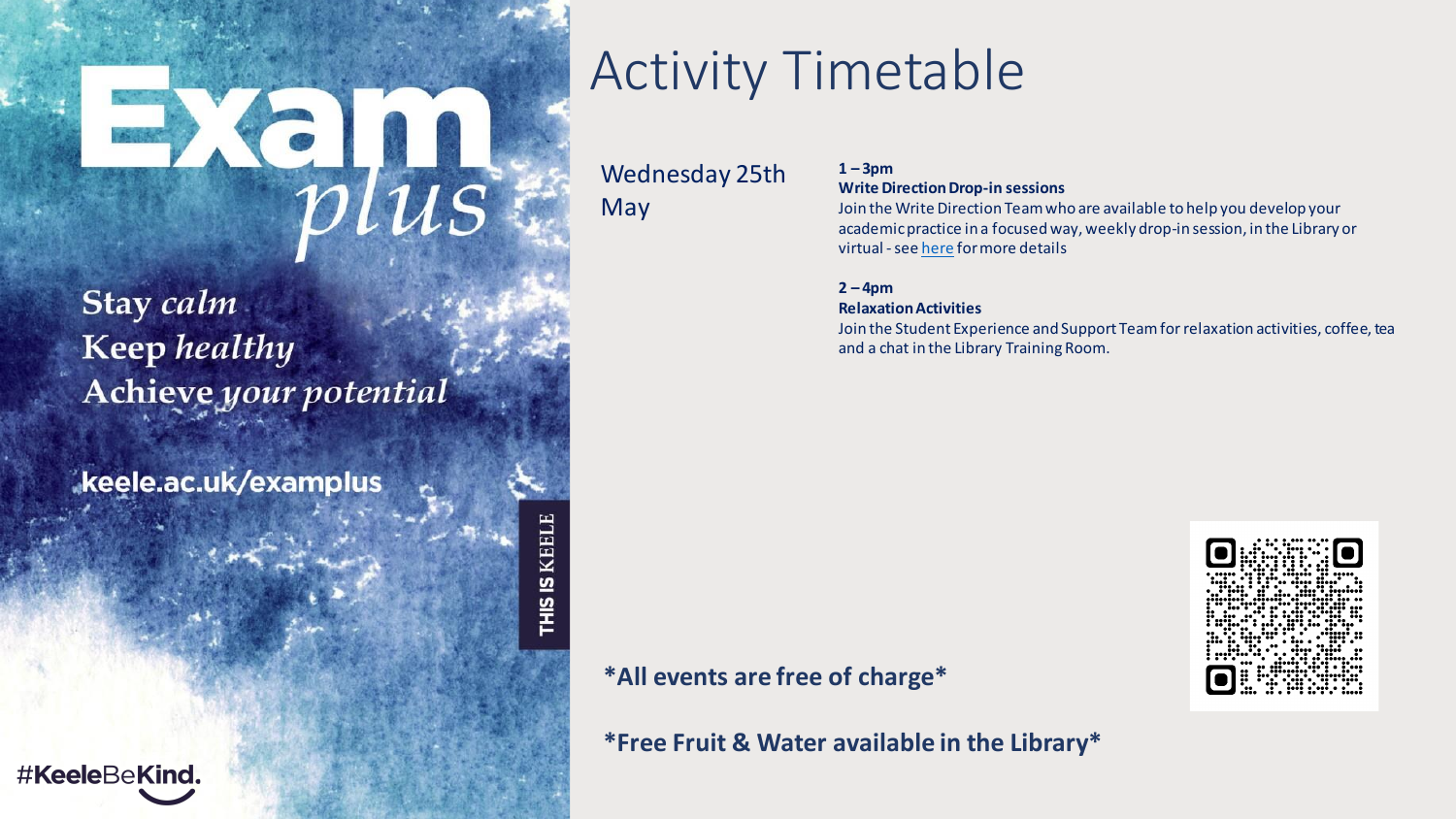# $Xe\overline{u}$

Stay calm **Keep** healthy Achieve your potential

keele.ac.uk/examplus

# Activity Timetable

Thursday 26th May

THIS IS KEELE

 $1 - 2pm$ 

**Meditation and Mindfulness** Join Lincoln from our very own School of Nursing for a Meditation and

Mindfulness session, no previous experience required! Library Training Room

**3 - 4pm**

**Free Study Snacks**

The Student Experience and Support Team will be handing outstudy snacks in the Library.

**6 – 8pm**

**Relax & Revise** Join the Resident Advisers, see posters for details in Halls.

### **\*All events are free of charge\***

**\*Free Fruit & Water available in the Library\***